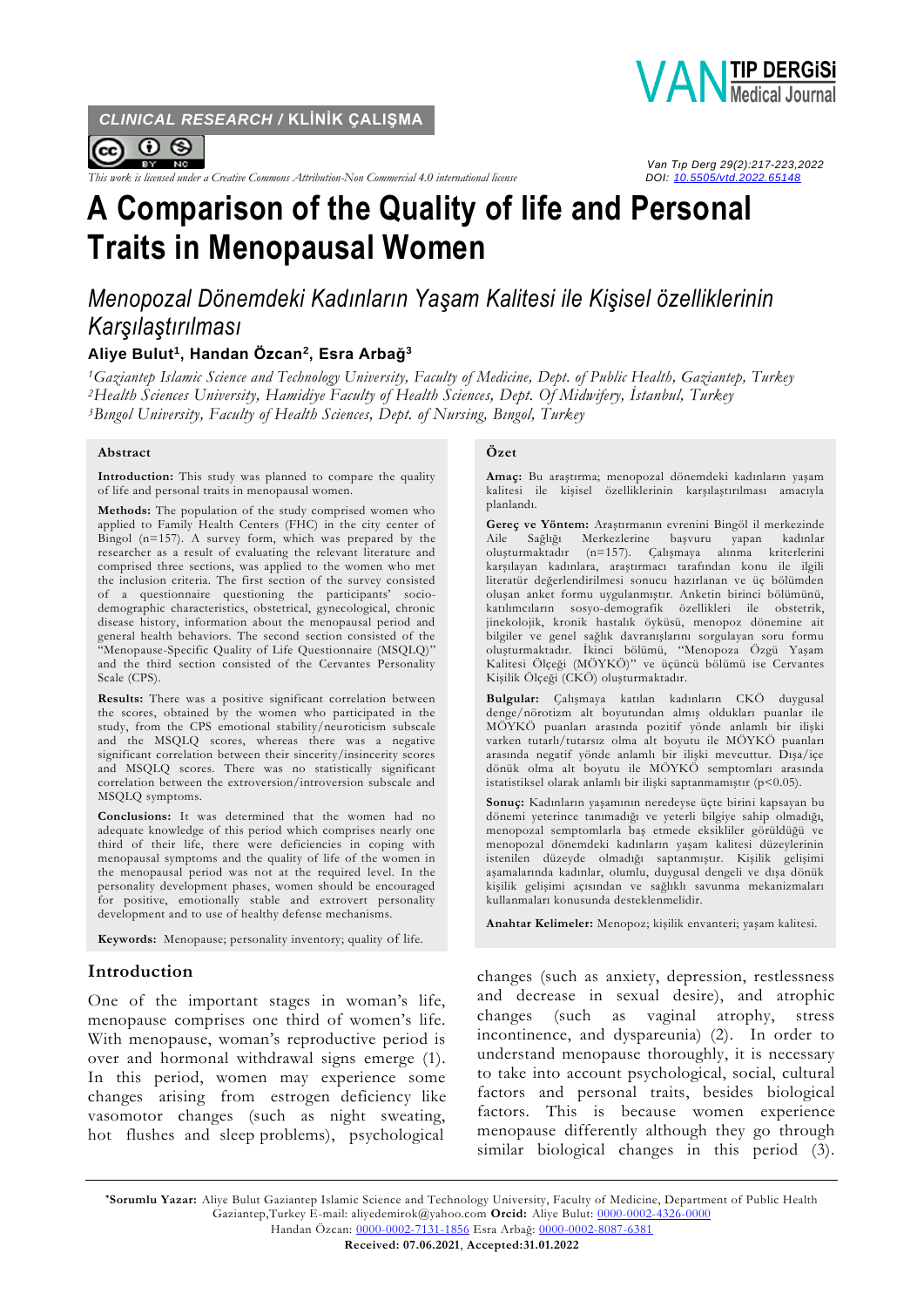Individuals respond to events in line with their personal traits and determine coping ways accordingly. The menopausal period perception of women may impair their quality of life in this period. In this context, it is very important to understand women's personal traits for the quality of life. Personality can be considered as a whole of physical properties, instincts, motivations, tendencies and acquired experiences (4). When examining universal personal traits; it can be said that personality comprises of two basic parts as extroversion/introversion and emotional stability/neuroticism (5). The Cervantes Personality Scale (CPS) has three subscales that comprise these two basic personal traits and crosscheck these two subgroups. They are extroversion/introversion, emotional stability/neuroticism, and sincerity/insincerity. As the CPS comprises basic personal traits, can be completed easily, and is a likert type scale and its sample consisted of women in the menopausal period when developed, it can determine personal traits and evaluate the effects of these traits on the quality of life (6). Quality of life is the satisfaction of people feel with domestic and social life, physical and mental well-being and health. To sum up briefly, quality of life is a comprehensive concept including the person's social life, physical, physiological and social health concepts (7). In the literature, there are study findings demonstrating that the menopausal period affects women's quality of life (8-10). This study was planned to compare the quality of life and personal traits in menopausal women.

## **Material and Method**

## **Population and Sample of the Study**

The population of this study comprised women who applied to Family Health Centers (FHC) in the city center of Bingol. This study was approved by Bingol University Ethics Committee (approval number: E.26633, date: 30.12.2019). The study was conducted without sampling selection and women, who applied to FHC between 01.01.2020 and 30.03.2020 and met the inclusion criteria, were included in the study. The inclusion criteria were; being aged 40 to 59 years, being in the menopausal period, agreeing to participate in the study voluntarily, being able to speak and understand Turkish, and having no psychiatric disorder.

## **Data Collection Tools**

- **1. Personal Information Form (includes independent variables):** The form aims to determine some characteristics of the participants. It includes questions such as age, gender, educational level, occupation, habits, and chronic disease status.
- **2. Menopause-Specific Quality of Life Questionnaire (MSQLQ):** The scale was developed by John R. Hilditch, Jacqueline Lewis et al., in 1996 to prepare a quality of life scale specific to state of health in menopause via psychometric characteristics based on women's experiences. It was adapted into Turkish society by Kharbouch and Sahin in 2007 and its validity and reliability were conducted (11). In the MSQLQ each subfield score is ranged from one to eight. One point indicates that there is no problem about the subject in question. Two points indicate that the subject exists and is experienced but it is not disturbing at all. Scores between three and eight points indicate the intensity and increasing levels of the existing problem. The scale has four domains as vasomotor, psycho-social, physical, and sexual. In this study, Cronbach's Alpha reliability coefficients were; It was found as 0.88, 0.85, 0.87, 0.84.
- **3. Cervantes Personality Scale (CPS)***:*  Developed by Castelo-Branco et al., in 2008 to evaluate the personal traits of menopausal women (12). The Turkish adaptation, validity and reliability study of the CPS was conducted by Bal and Sahin in 2011 (13). The scale is a six-point likert scale comprising 20 questions. It has three subscales (extroversion/introversion, emotional stability/neuroticism and insincerity/sincerity). Each question in the scale is answered according to the person's experiences. Each item in the scale is scored from 0 to 5 and evaluation is made according to the answers given. As the score obtained in each subgroup decreases, the quality of extroversion, emotional stability and sincerity increases. In this study, Cronbach's Alpha reliability coefficients were; It was found as 0.77, 0.78, 0.75.

Data Assessment Descriptive statistics for the studied variables were presented as mean and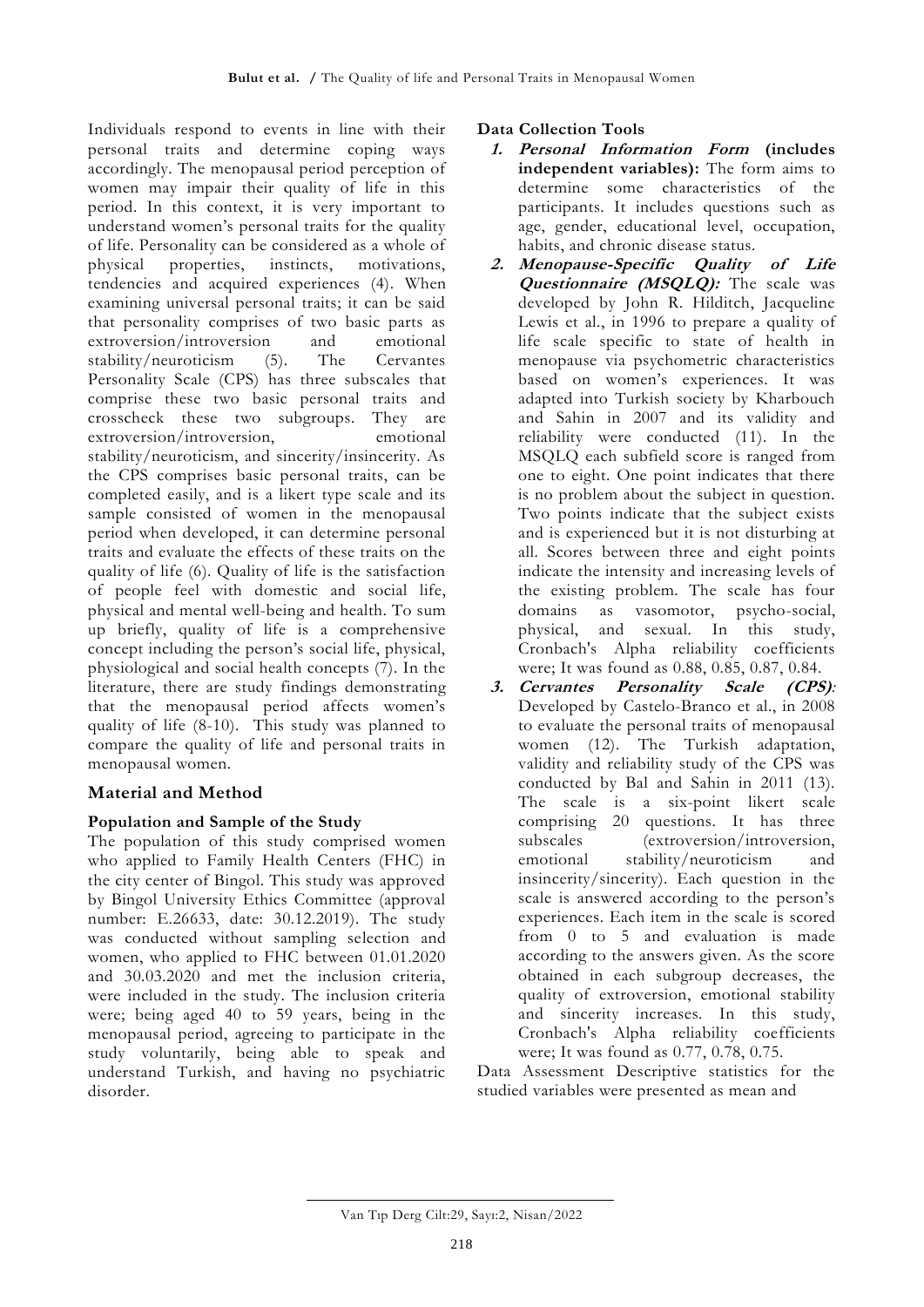| Duration of the menopause                                      | $\mathbf n$    | $\frac{0}{0}$ |
|----------------------------------------------------------------|----------------|---------------|
| 1-5 years                                                      | 81             | 51.6          |
| 6-10 years                                                     | 44             | 28.0          |
| 11 years and above                                             | 32             | 20.4          |
| State of doing exercise                                        |                |               |
| Yes                                                            | 47             | 29.9          |
| $\rm No$                                                       | 110            | 70.1          |
| State of receiving treatment regarding menopause               |                |               |
| Yes                                                            | 79             | 50.3          |
| $\rm No$                                                       | 78             | 49.7          |
| Treatment type                                                 |                |               |
| <b>HRT</b>                                                     | 16             | 20.8          |
| Alternative treatments                                         | 61             | 79.2          |
| State of receiving healthcare service in the menopausal period |                |               |
| Yes                                                            | 93             | 59.2          |
| No                                                             | 64             | 40.8          |
| State of having a problem with menopause                       |                |               |
| Yes                                                            | 153            | 97.5          |
| $\rm No$                                                       | $\overline{4}$ | 2.5           |
| State of receiving information about the menopausal period     |                |               |
| Yes                                                            | 113            | 72.0          |
| No                                                             | 44             | 28.0          |
| Sources of information (n: 113)                                |                |               |
| Neighbor, friend, relative                                     | 41             | 36.3          |
| Medical personnel                                              | 62             | 54.9          |
| Tv, radio, social media                                        | 10             | 8.8           |

**Table 1:** Specific conditions of the participants regarding the menopausal period (N:157)

**Table 2:** The mean scores obtained by the menopausal women from MSQLQ and CPS

| <b>MSQLS</b> subscales          | $\mathbf n$ | Median (95% CI)        |
|---------------------------------|-------------|------------------------|
| Vasomotor Symptoms              | 157         | 14.00 (12.10-13.77)    |
| Psychosomatic Symptoms          | 157         | 26.00 (24.50-27.59)    |
| Physical Symptoms               | 157         | $70.00(66.25-71.53)$   |
| Sexual Symptoms                 | 157         | $11.00(9.59-11.30)$    |
| Total                           | 157         | 118.00 (113.69-122.97) |
| <b>CPS</b> subscales            | $\mathbf n$ | Median (95% CI)        |
| Extroversion/introversion       | 157         | 15.00 (13.01-15.23)    |
| Emotional stability/neuroticism | 157         | 17.00 (16.09-18.25)    |
| Sincerity/insincerity           | 157         | 19.00 (18.24-20.26)    |

MSQLQ: Menopause-Specific Quality of Life Questionnaire, CPS: Cervantes Personality Scale CI: Confidence Interval

standard deviation or median and 95% CI. Normality assumption of the variables was tested with Kolmogov-Simirnov test. Mann-Whitney or Kruskal-Wallis test was used for non-normal distributed variables. For determination linear relations among the variables, correlation analysis was carried out. The data obtained as a result of the studywere assessed by SPSS-22 software and error checks, tables and statistical analyses were performed.

#### **Results**

Of the women who participated in the study, 26.1% were aged 40 to 50 years, 59.9% were illiterate, 80.9% were married, and 82.8% were housewife, 51% had an income equal to expenditure and 69.4% had social security. 58.6% of the women lived with their partner and children and 79.6% were smokers. When considering the obstetrical history of the menopausal women who participated in the study, 81.5% of them had 4 and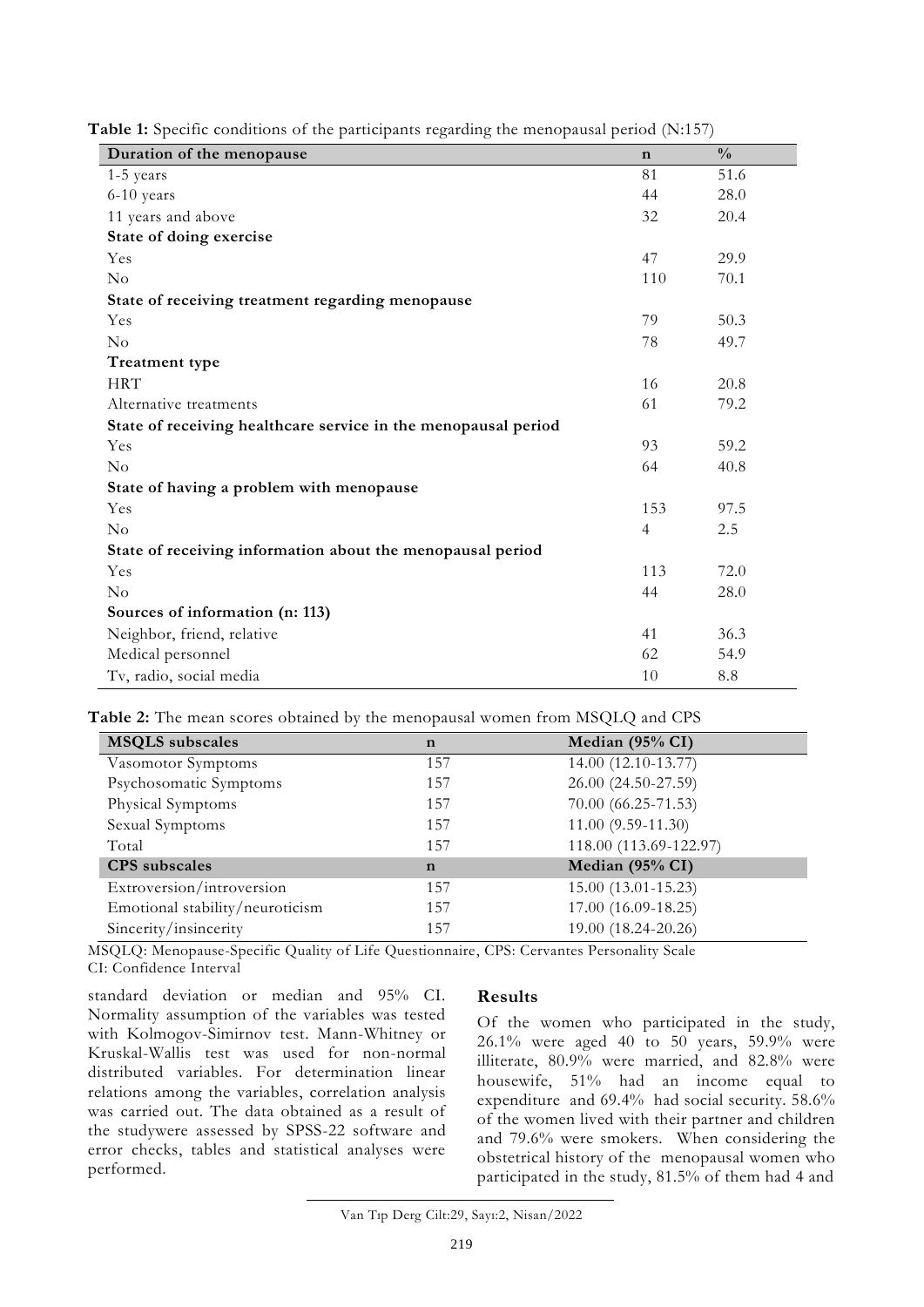|                           |              | <b>Vasomotor</b> | Psychosomatic | Physical  | Sexual   | Total    |
|---------------------------|--------------|------------------|---------------|-----------|----------|----------|
|                           |              | symptoms         | symptoms      | symptoms  | symptoms |          |
| Extroversion/introversion | $\mathbf{r}$ | $-.051$          | .131          | .015      | $-019$   | .060     |
|                           |              | .525             | .103          | .852      | .818     | .456     |
| Emotional                 |              | $.327**$         | $.653**$      | $.438**$  | $.237**$ | $.553**$ |
| Stability/neuroticism     |              | 0.001            | 0.001         | 0.001     | .003     | 0.001    |
| Sincerity/insincerity     |              | $-319**$         | $-.399**$     | $-.317**$ | $-1.56$  | $-.382$  |
|                           |              | 0.001            | 0.001         | 0.001     | .051     | 0.001    |

**Table 3.** Comparison of the scale scores

r: Correlation analysis

more children, 13.4% had 1-3 children and 5.1% had no children. 59.9% of the women had no miscarriages and abortions, 37.6% had 1-3 miscarriages and abortions and 2.5% had four and more miscarriages and abortions. 70.1% of the participants had 4 and more living children, 24.8% had 1-3 living children, and 5.1% had no living children. Table 1 shows information about the menopausal period of the women. In MSQLQ, the women had the highest score from the physical symptoms subscale and the lowest score from the sexual symptoms subscale. In CPS, the women obtained the highest score from the sincerity/insincerity and the lowest score from the extroversion/introversion subscale (Table 2). There was a positive significant correlation between the scores, obtained by the women who participated in the study, from the CPS emotional stability/neuroticism subscale and the MSQLQ scores, whereas there was a negative significant correlation between their sincerity/insincerity scores and MSQLQ scores. There was no statistically significant correlation between the extroversion/introversion subscale and MSQLQ symptoms (Table 3,  $p$ <0.05). It was determined that there were significant differences between the age and menopause year of the women. It was found that physical and psychosomatic symptoms were higher among the women who were aged 60 years and above, and physical symptoms were higher among the women who had been in the menopausal period for 11 years and above at a statistically significant level (Table 4, p<0.005). There were no significant differences between the women's marital status, state of doing exercise, state of receiving treatment and state of obtaining information in the menopausal period and menopausal symptoms (Table 4). Sexual symptoms were statistically significant among the married women, physical symptoms and total symptom scores were statistically significant among the illiterate women and vasomotor symptoms were statistically significant among the smoking women  $(p<0.005)$ .

#### **Discussion**

Age of entering menopause may affect women in terms of certain diseases and mortality in the long term. Of the participants, 72% obtained information about the menopausal period and nearly half of them (54.9%) obtained that information from the medical personnel. In a study conducted by Erkin et al., in Gumushane to examine the impacts of the menopausal period on women's quality of life, they determined that 10.7% of the women obtained no information regarding menopause from any source and 48% of those who received information obtained that information from the medical personnel (14). Menopausal complaints are encountered in 60- 90% of women in the menopausal period and affect their daily life and quality of life negatively  $(15-17)$ . Almost all of the women  $(97.5\%)$  had problems about menopause. The results of our study are consistent with the literature. When considering the mean scores obtained by the participants from the MSQLQ; it was calculated that the vasomotor subgroup total mean score related to the MSQLQ was 13.01±5.22, the psycho-social subgroup total mean score was 26.24±9.81, the physical subgroup total mean score was  $68.89 \pm 16.58$  and the sexual subgroup total mean score was 10.52±5.37. In the MSQLQ, the women obtained the highest score from the physical symptoms and the lowest score from the sexual symptoms. In parallel with the present study, in the study by Bozkurt it was calculated that the vasomotor subgroup total mean score of MSQLQ was 12.58±5.39, the psycho-social subgroup total mean score was 25.74±11.77, the physical subgroup total mean score was 57.09±17.61 and the sexual subgroup total mean score was 11.36±5.90 (18). In a study conducted by Ganapathy and Furaikh with 140 women aged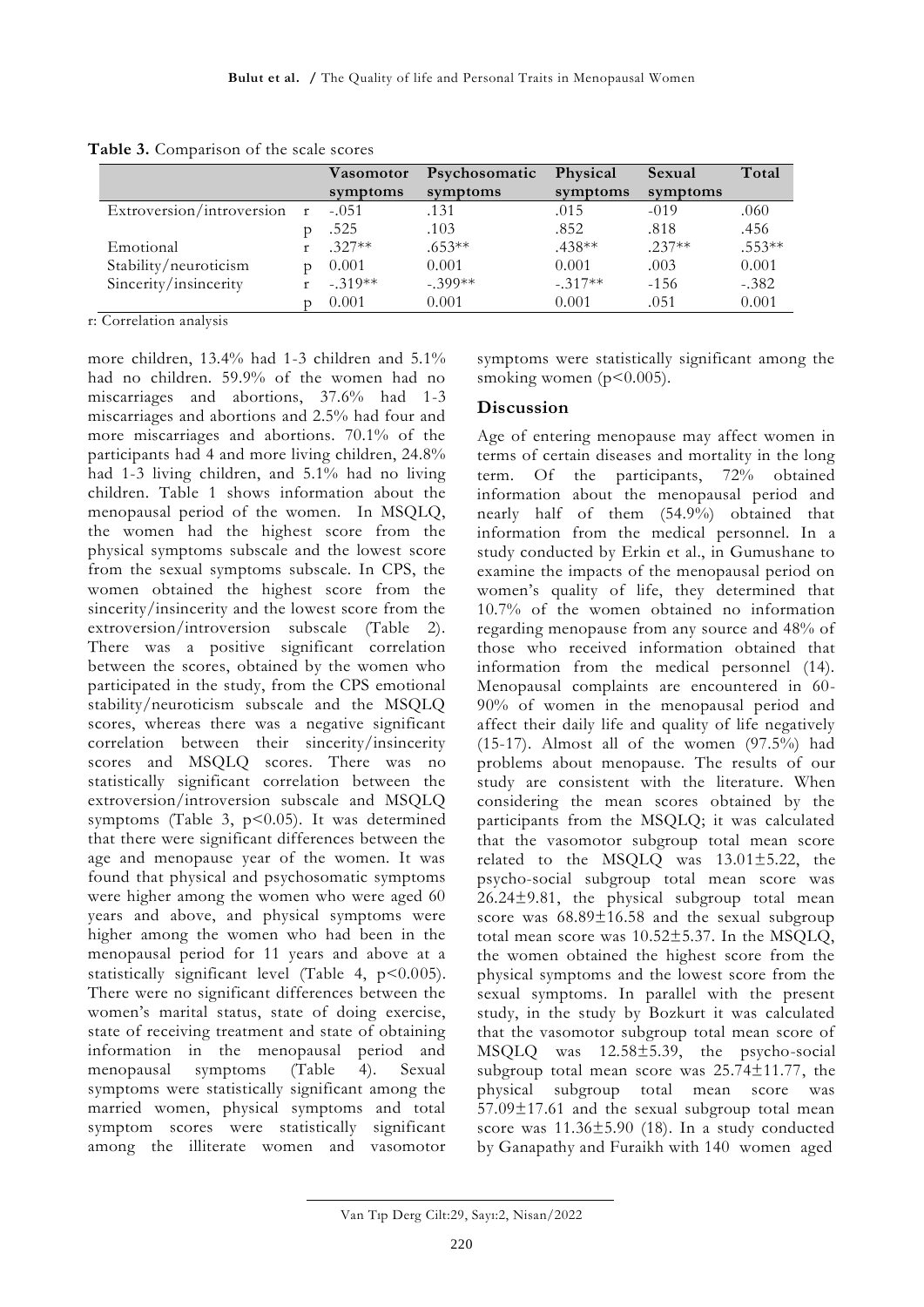| symptoms<br>Median<br>Median<br>Median<br>Median<br>Median<br>Employment<br>Employed/Retire<br>30.50<br>76.50<br>9.00<br>127.00<br>12.00<br>d<br>Housewife<br>14.00<br>25.00<br>69.50<br>11.00<br>114.00<br>Test value<br>U: 1689.000<br>U: 1262.000<br>U: 1348.000<br>U: 1529.000<br>U: 1415.500<br>p: 0.758<br>p: 0.022<br>p: 0.127<br>p: 0.290<br>p: 0.231<br>Social security status<br>14.00<br>24.00<br>68.50<br>11.00<br>114.00<br>Yes |    | Vasomotor | Psychosoma | Physical | Sexual   | Total  |
|----------------------------------------------------------------------------------------------------------------------------------------------------------------------------------------------------------------------------------------------------------------------------------------------------------------------------------------------------------------------------------------------------------------------------------------------|----|-----------|------------|----------|----------|--------|
|                                                                                                                                                                                                                                                                                                                                                                                                                                              |    | symptoms  | tic        | symptoms | symptoms |        |
|                                                                                                                                                                                                                                                                                                                                                                                                                                              |    |           |            |          |          |        |
|                                                                                                                                                                                                                                                                                                                                                                                                                                              |    |           |            |          |          |        |
|                                                                                                                                                                                                                                                                                                                                                                                                                                              |    |           |            |          |          |        |
|                                                                                                                                                                                                                                                                                                                                                                                                                                              |    |           |            |          |          |        |
|                                                                                                                                                                                                                                                                                                                                                                                                                                              |    |           |            |          |          |        |
|                                                                                                                                                                                                                                                                                                                                                                                                                                              |    |           |            |          |          |        |
|                                                                                                                                                                                                                                                                                                                                                                                                                                              |    |           |            |          |          |        |
|                                                                                                                                                                                                                                                                                                                                                                                                                                              |    |           |            |          |          |        |
|                                                                                                                                                                                                                                                                                                                                                                                                                                              |    |           |            |          |          |        |
|                                                                                                                                                                                                                                                                                                                                                                                                                                              | No | 12.50     | 31.00      | 76.50    | 10.00    | 130.00 |
| Test value<br>U: 2428.000<br>U: 1793.000<br>U: 2055.000<br>U: 2570.000<br>U: 2042.000                                                                                                                                                                                                                                                                                                                                                        |    |           |            |          |          |        |
| p: 0.478<br>p: 0.002<br>p: 0.056<br>p: 0.860<br>p: 0.050                                                                                                                                                                                                                                                                                                                                                                                     |    |           |            |          |          |        |
| Income status                                                                                                                                                                                                                                                                                                                                                                                                                                |    |           |            |          |          |        |
| Low income<br>15.00<br>71.00<br>12.00<br>29.00<br>126.00                                                                                                                                                                                                                                                                                                                                                                                     |    |           |            |          |          |        |
| Middle income<br>13.00<br>24.00<br>69.00<br>10.50<br>11.00                                                                                                                                                                                                                                                                                                                                                                                   |    |           |            |          |          |        |
| High income<br>15.00<br>29.00<br>70.00<br>10.00<br>128.00                                                                                                                                                                                                                                                                                                                                                                                    |    |           |            |          |          |        |
| Test value<br>KW: 7.565<br>KW: 6.902<br>KW: 2.032<br>KW: 2.320<br>KW: 6.023                                                                                                                                                                                                                                                                                                                                                                  |    |           |            |          |          |        |
| p: 0.023<br>p: 0.032<br>p: 0.362<br>p: 0.313<br>p: 0.049                                                                                                                                                                                                                                                                                                                                                                                     |    |           |            |          |          |        |
| Duration of the menopause                                                                                                                                                                                                                                                                                                                                                                                                                    |    |           |            |          |          |        |
| 13.00<br>25.500<br>10.00<br>1-5 years<br>68.00<br>112.00                                                                                                                                                                                                                                                                                                                                                                                     |    |           |            |          |          |        |
| 25.00<br>13.00<br>69.00<br>11.50<br>118.50<br>6-10 years                                                                                                                                                                                                                                                                                                                                                                                     |    |           |            |          |          |        |
| 11 years and<br>15.00<br>28.500<br>77.50<br>12.50<br>130.00                                                                                                                                                                                                                                                                                                                                                                                  |    |           |            |          |          |        |
| above                                                                                                                                                                                                                                                                                                                                                                                                                                        |    |           |            |          |          |        |
| KW: 3.765<br>KW: 2.225<br>KW: 7.454<br>KW: 2.082<br>KW: 7.593<br>Test value                                                                                                                                                                                                                                                                                                                                                                  |    |           |            |          |          |        |
| p: 0.152<br>p: 0.329<br>p: 0.024<br>p: 0.353<br>p: 0.022                                                                                                                                                                                                                                                                                                                                                                                     |    |           |            |          |          |        |
| Age status                                                                                                                                                                                                                                                                                                                                                                                                                                   |    |           |            |          |          |        |
| 40-46 years<br>27.50<br>70.50<br>10.50<br>113.00<br>14.00                                                                                                                                                                                                                                                                                                                                                                                    |    |           |            |          |          |        |
| 47-53 years<br>14.00<br>24.00<br>68.00<br>10.00<br>112.00                                                                                                                                                                                                                                                                                                                                                                                    |    |           |            |          |          |        |
| 54-59 years<br>77.00<br>13.00<br>30.00<br>13.00<br>130.00                                                                                                                                                                                                                                                                                                                                                                                    |    |           |            |          |          |        |
| Test value<br>KW: 8.427<br>KW: 0.183<br>KW: 6.809<br>KW: 4.370<br>KW: 7.168                                                                                                                                                                                                                                                                                                                                                                  |    |           |            |          |          |        |
| p: 0.912<br>p: 0.033<br>p: 0.015<br>p: 0.113<br>p: 0.028                                                                                                                                                                                                                                                                                                                                                                                     |    |           |            |          |          |        |

**Table 4:** Comparison of MSQLQ scores and some variables in the women

KW: Kruskal Wallis Test, U: Man Whitney U Test

40 to 60 years, they determined that MSQLQ vasomotor subgroup mean score of the participants was 4.08±0.79, the psycho-social subgroup mean score was  $12.01 \pm 0.27$ , the physical subgroup mean score was 27.1±0.72 and the sexual subgroup mean score was 3.89±0.59, which were lower compared to the results of the present study (19). In a study conducted by Devi et al., in India to compare the quality of life in postmenopausal women living in rural and urban regions, it was determined that the MSQLQ vasomotor subgroup mean score was  $13.7\pm4.9$ , the psycho-social subgroup mean score was 31.3±8.47, the physical subgroup mean score was 75.6±17 and the sexual subgroup mean score was 14.5±4.4. The results were higher in all areas compared to the present study (20). In the study, the women's CPS extroversion/introversion subscale mean score was 14.12±7.02, emotional stability/neuroticism subscale mean score was 17.17±6.84 and sincerity/insincerity subscale mean score was 19.25±6.41. In CPS, the women obtained the highest score from the sincerity/insincerity and the lowest score from the extroversion/introversion subscale. In a study conducted by Ergin, it was determined that the CPS extroversion/introversion subscale mean score was  $12.69\pm6.46$ , emotional stability/neuroticism subscale mean score was 14.35±4.97, and sincerity/insincerity subscale mean score was  $20.28\pm5.08$  (21). In the study by Bal it was found that the mean score of the scale was 15.95±9.1 in the extroversion/introversion subscale, 18.83±7.3 in the emotional stability/neuroticism subscale, and 18.12±6.44 in the sincerity/insincerity subscale (22). In addition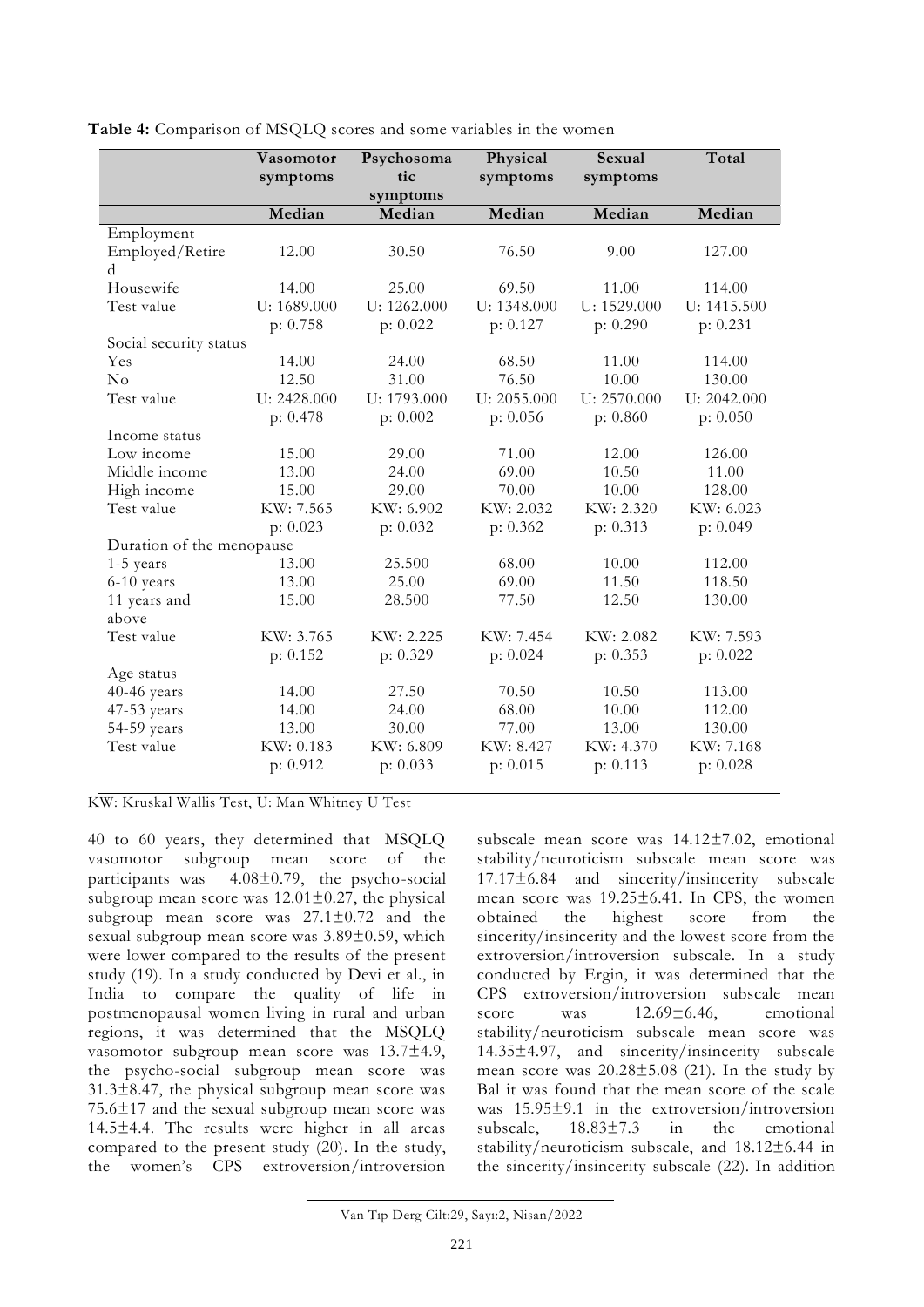when comparing MSQLQ and CPS scores obtained by the participants in the present study, there was a positive significant correlation between the scores obtained by the women from the CPS emotional stability/neuroticism subscale and the MSQLQ scores, whereas there was a negative significant correlation between the scores they obtained from the sincerity/insincerity subscale and the MSQLQ scores. There was no statistically significant correlation between extroversion/introversion subscale and MSQLQ symptoms ( $p$ <0.05). In the present study, it was determined that psychosomatic symptoms were higher among the employed or retired women. The studies revealed that women's presence in working life reduces menopausal symptoms and affects their quality of life positively (14). In the study conducted by Bal, it was stated that the unemployed women had higher somatic and psychological complaints (22). It was determined that there were significant differences between the age and menopause years of the women. Physical and psychosomatic symptoms were higher among the women aged 60 years and above and physical symptoms were higher among the women who were in the menopausal period for 11 years and above at a statistically significant level ( $p < 0.005$ ). In a study conducted by Fallahzadeh with the Iranian women, it was indicated that the women who were in menopausal period for 5 years and below had lower psycho-social, physical and sexual values compared to the women who had been in menopause for more than 5 years (23). It was determined that there were no significant differences between the women's marital status, state of doing exercise, state of receiving treatment and state of obtaining information in the menopausal period and menopausal symptoms  $(p>0.005)$ . In the literature, the results related to correlation between marital status and intensity of menopausal symptoms and the quality of life are inconsistent. In a study conducted by Dennerstein in 2001, it was stated that the married women had more positive attitudes toward menopause, whereas the women who separated or divorced from their husband had more negative attitudes and their quality of life was also affected negatively (24). When considering the state of doing exercise; the literature has a variety of studies investigating the correlation between the quality of life and physical activity level. In a study conducted with healthy postmenopausal women, it was demonstrated that exercise provided an important psychological recovery for the women and the necessity of sustaining exercise in the long

term to preserve the recovery in the quality of life, was stressed (25). It was determined that sexual symptoms were statistically significant among the married women, physical symptoms and total symptom scores were statistically significant among the women who were illiterate and vasomotor symptoms were statistically significant among the smoking women  $(p<0.005)$ . In the study by Bozkurt (18) it was found that education did not create any significant difference on the vasomotor, psycho-social and sexual quality of life; however, educational level created a significant difference on physical life.

#### **Conclusion**

In the study, it was determined that the women had no adequate knowledge of this period which comprises nearly one third of their life, there were deficiencies in coping with menopausal symptoms and the quality of life of the women in the menopausal period was not at the required level. In MSQLQ, the women had the highest score from the physical symptoms subscale and the lowest score from the sexual symptoms subscale. In CPS, the women obtained the highest score from the sincerity/insincerity and the lowest score from the extroversion/introversion subscale. Women of childbearing age should be prepared for menopause by determining their personality traits, thus enabling them to be stronger in coping with possible problems. Women in this period should be addressed from their perceptions of menopause to their complaints, from their personality characteristics to their quality of life.

**Ethics Committee Approval:** This study was approved by Bingol University Ethics Committee (approval number: E.26633, date: 30.12.2019).

**Informed Consent:** Written informed consents were obtained from all participants.

**Conflict of Interest:** The authors have no conflict of interest to declare.

**Financial Disclosure:** The authors declared that this study has received no financial support.

**Author Contributions:** Concept – AB; Supervision– AB; Materials – AB, HÖ, EA; Data Collection and/or Processing – AB, HÖ, EA; Analysis and/ or Interpretation – AB, HÖ; Writing - AB, HÖ, EA.

#### **References**

1. Uludağ A, Güngör Çakır AN, Gencer M, Şahin EM, Coşar E. Another period of women's life: menopause and its impact on quality of life. Turkish Journal of Family Practice 2014;18(1):25-30.